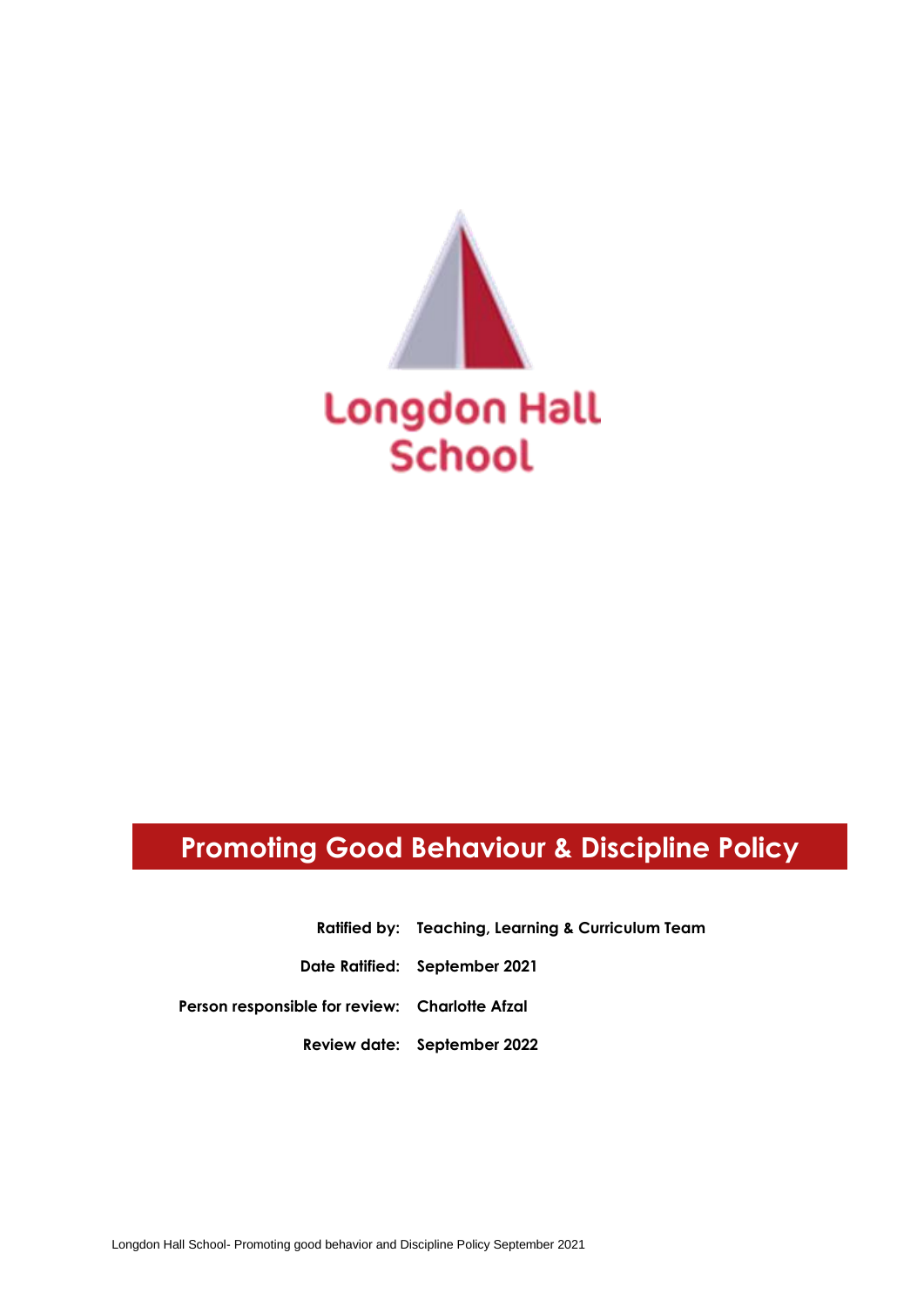# **Contents**

| 7. Challenging Behaviour and Children and young people with Social, Emotional, Mental |  |
|---------------------------------------------------------------------------------------|--|
|                                                                                       |  |
|                                                                                       |  |
|                                                                                       |  |
|                                                                                       |  |
|                                                                                       |  |
|                                                                                       |  |
|                                                                                       |  |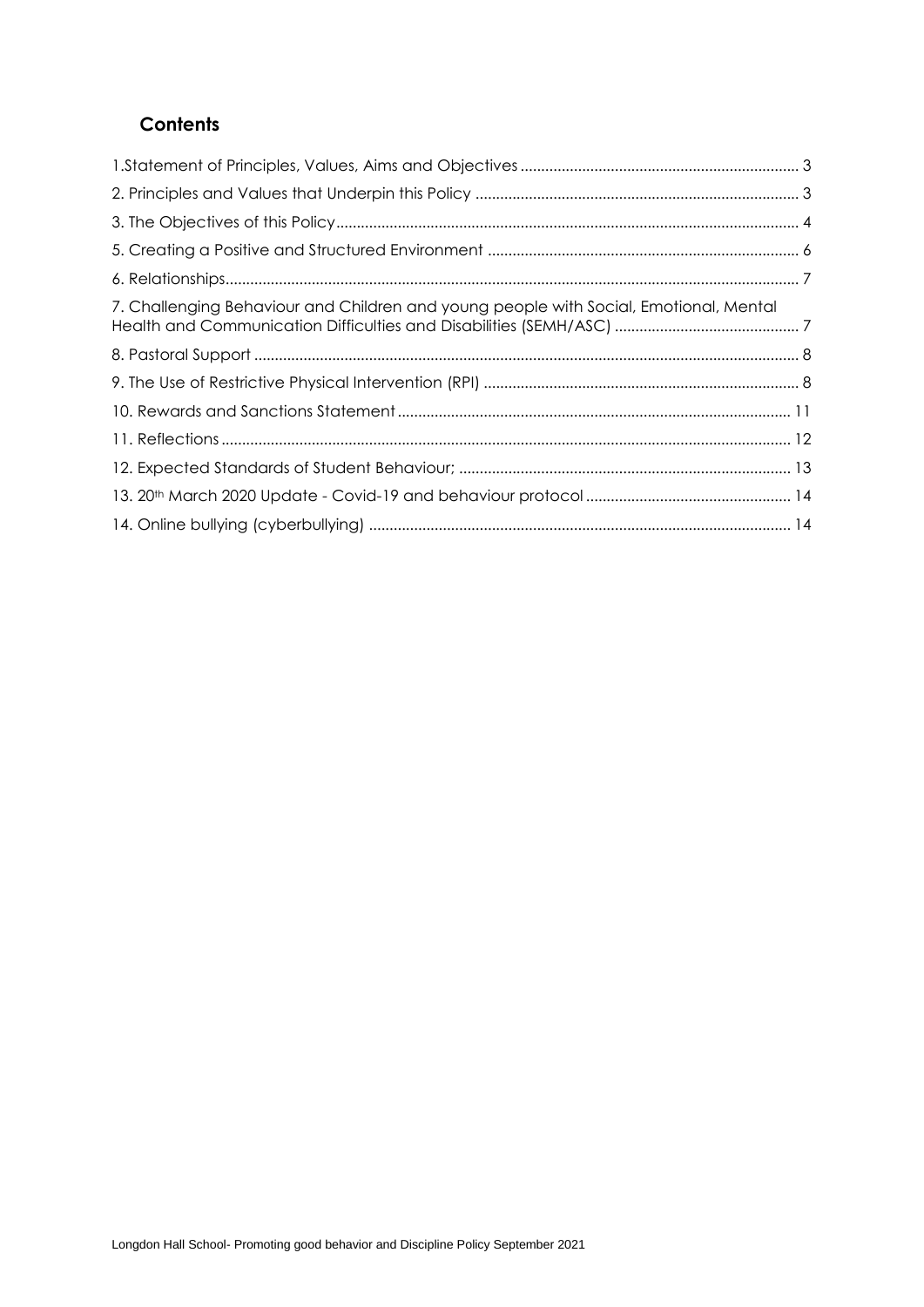# <span id="page-2-0"></span>**1.Statement of Principles, Values, Aims and Objectives**

At Longdon Hall School we aim to promote positive social, emotional, and behavioural change in our children and young people through a supportive and consistent approach across education based on the needs of our children and young people.

Our Positive Behaviour Management Strategy is based on holistic person-centered approach to the development of our children and young people based on current theories and effective, evidence based, methods of teaching. Longdon Hall admits vulnerable children and young people who experience significant barriers to learning due to severe and complex learning difficulties and disabilities, autistic spectrum condition, associated medical and health needs and mental health needs. Many of our children and young people exhibit and display behaviours that act as barriers to learning and inclusion. An integral part of our holistic strategies is to overcome these barriers. We aim to provide a consistent, supportive and well supervised environment where children and young people feel safe and secure and reach their potential through positive relationships.

Our school supports the need of all of our pupils and promotes the protection of their rights in accordance with the UNCRC (1992) with a particular focus on:

**The best interests of the child –** *The best interests of the child must be a top priority in all decisions and actions that affect children. (Article 3)*

**Respect for the views of the child –** *Every child has the right to express their views, feelings and wishes in all matters affecting them, and to have their views considered and taken seriously. (Article 12)*

**Right to education –** *Every child has the right to an education. Discipline in schools must respect children's dignity and their rights. (Article 28)*

# <span id="page-2-1"></span>**2. Principles and Values that Underpin this Policy**

The policy, practice and procedures aim to reflect and demonstrate the importance of the school's commitment to promoting the entitlement of children and young people to the highest quality of education, care, health and therapy. The philosophy and ethos of the school reflects acceptance and respect for all children and young people irrespective of their age, sex, religion, disability, ethnicity, sexual orientation, gender identity and gender reassignment or immigration status and includes a clear set of values that are seen to be important within the school and wider community, they are as follows: -

- To value each other and our community
- To listen to each other and ask for help when we need it
- The promotion of mutual respect, acceptance, trust and honesty

• To develop and encourage self-confidence, self-worth, self-discipline and ultimately independence

• To proactively manage and de-escalate challenging and unacceptable behaviours

• To implement holistic, integrative and consistent approaches which promote positive behaviour, develop children and young people's understanding and manage behaviour fairly, effectively and encourage young people to achieve their potential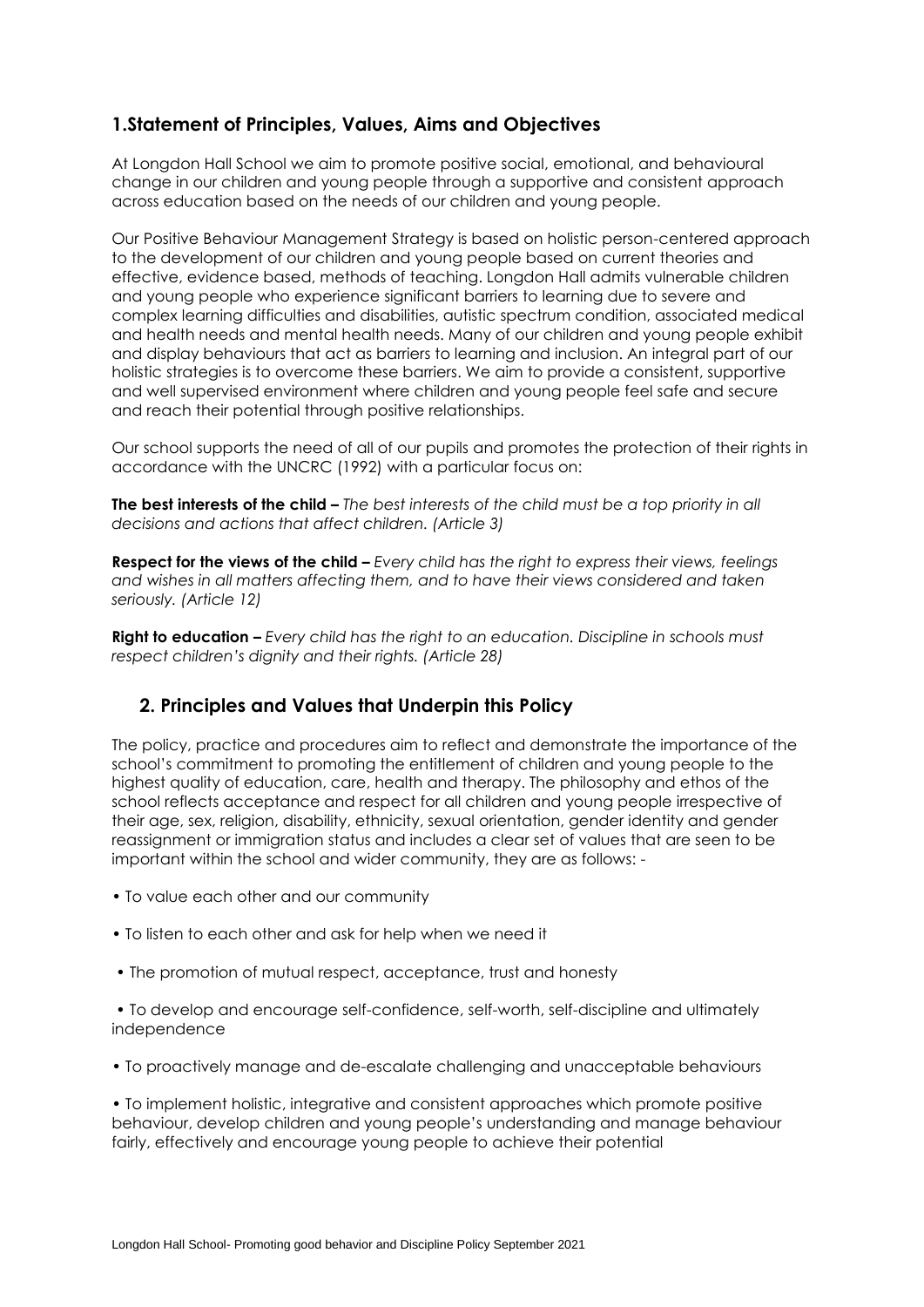• To establish and consistently apply clear and obvious boundaries, to ensure children and young people's safety, security and well-being

• To work in partnership with all stakeholders, to promote good behaviour

• To apply rules reasonably and fairly, to use sanctions effectively and proportionately in relation to the age, needs and ability of the child or young person, or any religious requirements affecting them

• To develop and reinforce the principles of good citizenship, including the fundamentals of British values of democracy, the rule of law, individual liberty, and mutual respect for and tolerance for of those with different faiths and beliefs

• Corporal punishment is illegal in all circumstances

#### <span id="page-3-0"></span>**3. The Objectives of this Policy**

• To set out clearly how our principles and values can be translated into effective everyday actions

- To provide clear guidance and support to all staff
- For staff to provide leadership and positive role models to children and young people

• To promote good behavior and make positive change for our children and young people, setting them clear and achievable goals

• To expect the highest standards of educational attainment and achievement, through the development of acceptable standards of behaviour and conduct

• Children and young people should be assisted to show respect, tolerance, empathy and understanding and to demonstrate through their daily actions, a clear understanding of what is right and wrong

• To help children and young people to work with the knowledge of their rights, and be encouraged to recognise and respond to their responsibilities

• To develop and implement, coordinated and cohesive practices and procedures between home and school

- To regulate the behavior and conduct of children and young people
- To reduce the risk/likelihood of targeting, harassment and bullying
- To comply with the standards

#### **This statement should be read alongside key policies.**

- Curriculum
- Teaching and learning, including SMSC
- Safeguarding
- Anti-bullying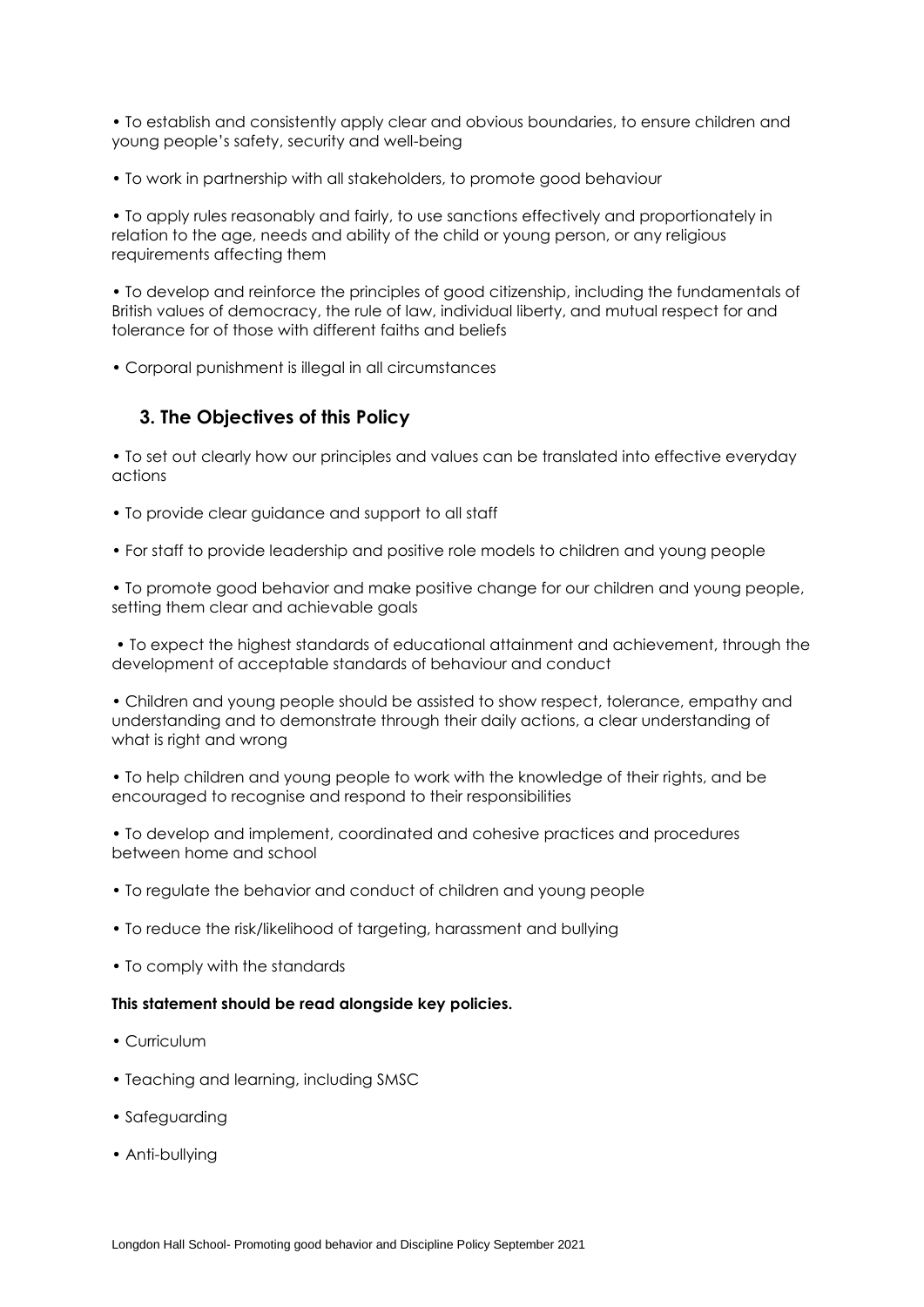- Equality and diversity
- Health and Safety, e.g. risk assessments, first aid and educational visits

### **3.1 Review**

The Head of Service of Longdon Hall will set out measures in the Good Behaviour and Discipline Policy, which consider the principles, values and objectives identified above and act within the legislative framework. The Head of Service must decide on the standards of behaviour expected and strategies to teach good behaviour and determine the rules and any disciplinary penalties for breaking them. The Head of Service will also consider measures and strategies to manage the following.

• All education staff have the power to discipline children and young people which occurs in school and in some circumstances out of school. e.g. transport and educational visits

- The screening and searching of children and young people
- The power to discipline, use reasonable force and other physical contact

• When to work with other local agencies to assess the needs of children and young people who display continuous disruptive behavior

- To have in place an effective Safeguarding policy and procedures
- To have in place an effective anti-bullying policy
- To publish annually the Good Behaviour and Discipline Policy to Parents and Staff
- Support and pastoral care for staff accused of misconduct

• Clear guidance to all staff with regards their responsibilities to manage children and young people positively and have the power to discipline where children and young people misbehave either in or outside school

#### **The legislative framework, Head of Services are required to consider are listed below:**

- The Children's Act 1989
- Education Act 2011
- Education and Inspection Act 2006 Section 90 and 91
- The Education Act 2002, Section 175

• Education (Independent School Standards) (England) Regulations 2010 (Amended) (England) Regulations 2014

- EU Convention on the Rights of the Child 1989
- Equality Act 2010
- The Human Rights Act (1998)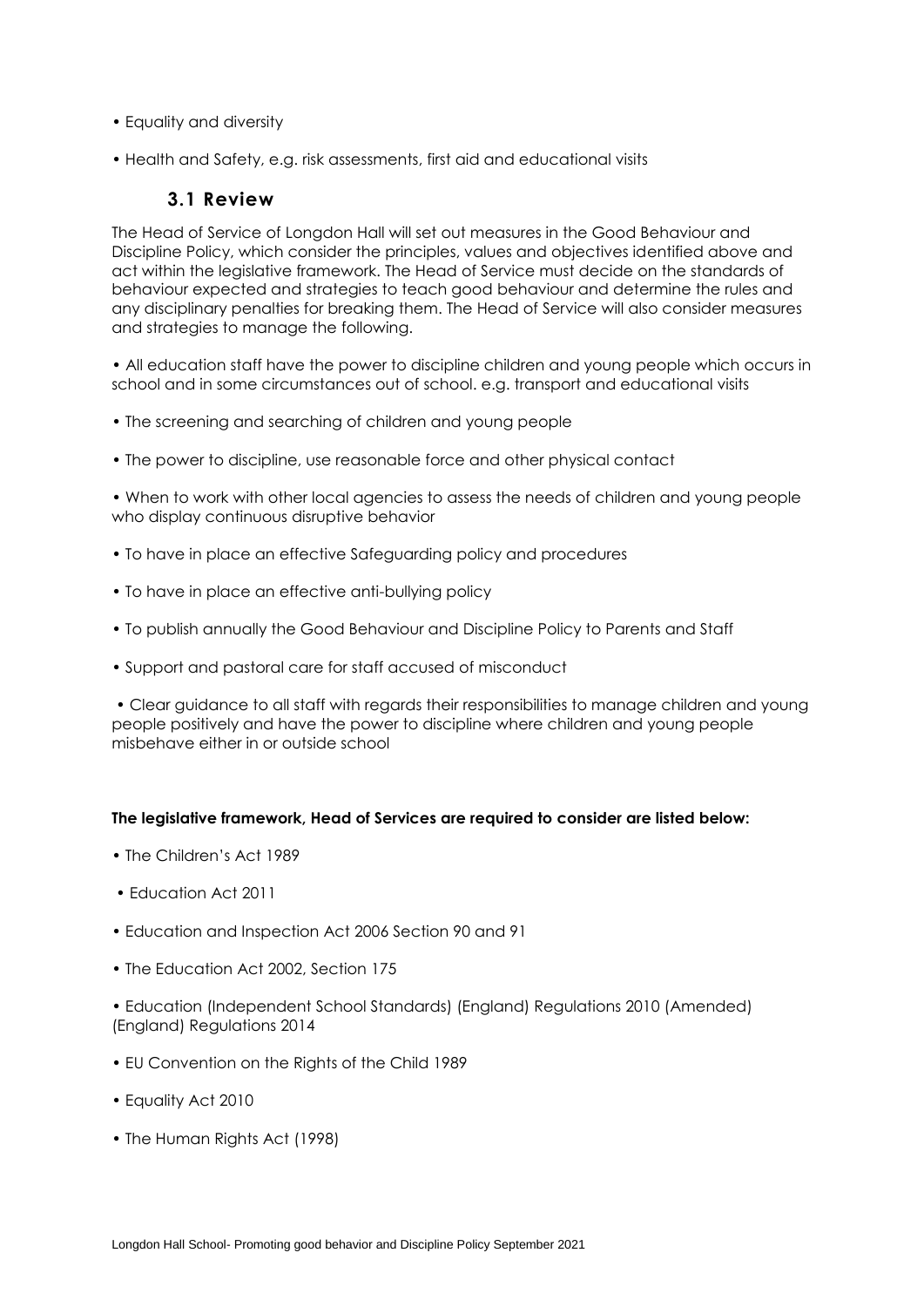• Guidance on the Use of Restrictive Physical Interventions for Staff Working with Children and Adults Who Display Extreme Behaviour in Association with Learning Disability and/or Autistic Spectrum Disorders July 2002

- OFSTED Summary Report Managing Challenging Behaviour (2005)
- DfES Guidance the Use of Force to Control or Restrain Pupils 2007
- DfES Guidance on Use of Reasonable Force (July 2013)
- DfE Advice for Headteachers and School Staff; Behaviour & Discipline in Schools (2016)
- Independent School Standards (2014)

• DfE 'Working together to safeguard children'2015 and 'Keeping Children Safe in Education' 2021

### <span id="page-5-0"></span>**5. Creating a Positive and Structured Environment**

The principle function of Longdon Hall is to provide a safe, secure and caring environment where expectations and achievements are high and children and young people realise their full potential in all areas of their development; academic, physical, emotional, spiritual, moral, social and independence.

In order to create an environment in which children and young people feel safe and secure and in which there is an ethos of achievement through endeavor, it is essential that there is nurture, care and support balanced with good order and discipline.

Children and young people through the School Council should play an active part in the review of the Behaviour Policy.

We aim to promote politeness, courtesy and respect between all members of the Longdon Hall community, adults and children. Whilst the principles and procedures contained in this policy document will be applied equally to all children and young people, each student at Longdon Hall is an individual and will be at different stages of intellectual, physical, social, emotional, and moral development. We will therefore use rewards, consequences, and behaviour programs as appropriate to the unique individual needs of each student. This reflects the whole ethos of the school in treating children and young people as individuals and tailoring our work to meet individual needs through Individual Learning Plans (ILP) & Positive Behaviour Support Plans (PBSP).

The main emphasis at Longdon Hall is not on making and enforcing rules, but rather on creating an ethos of respect and consideration for others and an environment where people help and support each other. Where rules are in place, they are designed to promote a positive teaching and learning environment; to ensure health, happiness and safety of the children and young people; or are related to consideration for themselves and others.

Staff will positively intervene, applying a range of supportive strategies, use of consequences or sanctions in circumstances where a young person's behaviour is likely to prejudice a positive teaching and learning environment; the health and safety of the children and young people and adults; or show lack of consideration for others and impact on their learning. The school primarily seeks to create a warm and caring environment where children and young people learn to trust adults. To provide security for individuals and the school to promote personal development, children and young people need to develop an appreciation of the limits on their behaviour set by society and their community.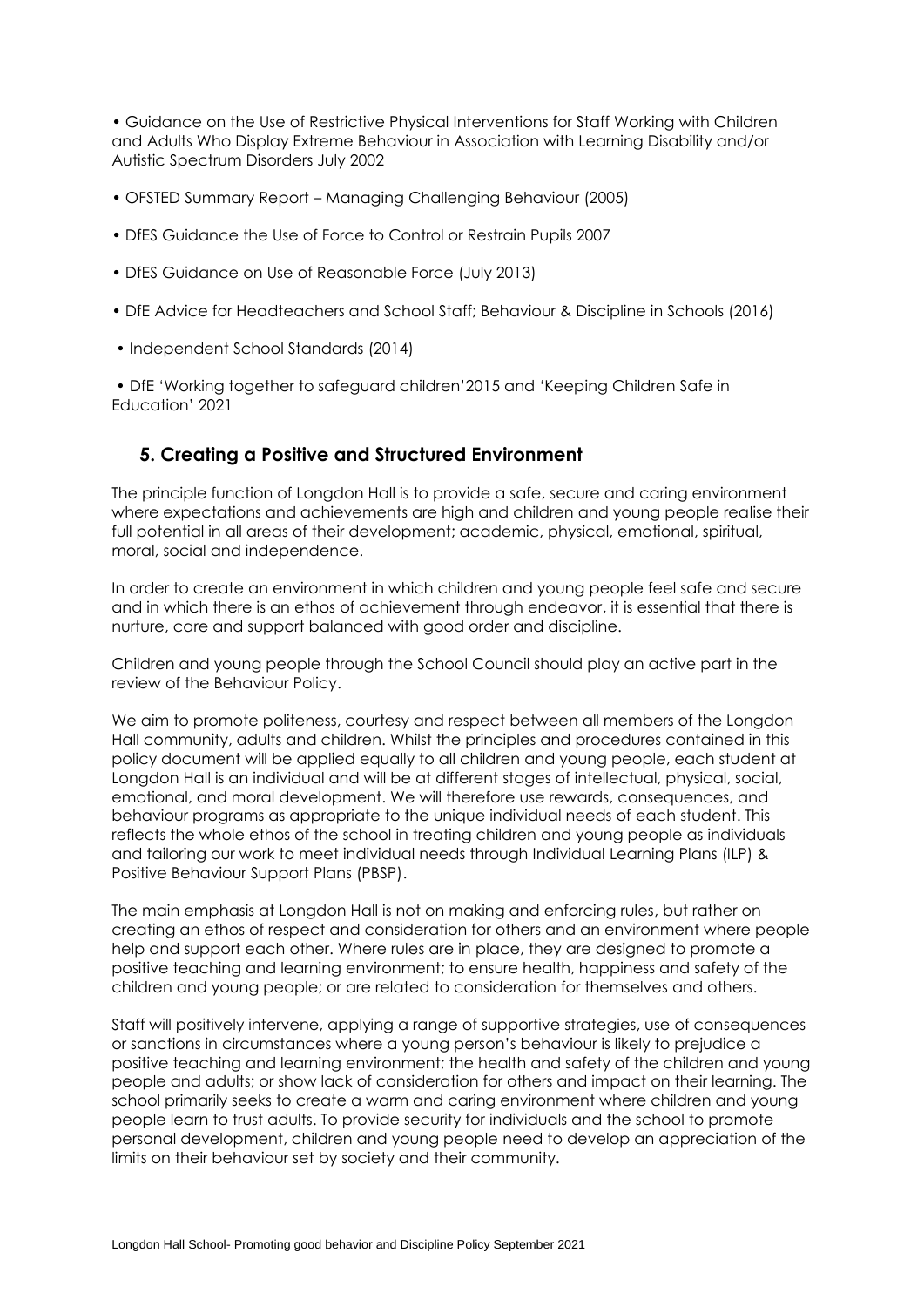Children and young people need support and alternative communication strategies to understand the implications for breaching these rules. A clear framework of authority facilitates the development of inner self-discipline and maturity. As maturity or responses develops a greater diversity of trust, independence and autonomy should be possible. Informed choices are more probable. A carefully structured environment is fundamental in bringing this about. Well planned teaching and learning should encourage acceptable behaviour within a formal learning situation, facilitating achievement and raising children and young people' self-esteem and self-confidence.

### <span id="page-6-0"></span>**6. Relationships**

The principle reward and encouragement for any student is the positive attention and frequent expression of approval and support by the adults around them. The progress and development of children and young people principally relies on the positive relationships they develop with significant adults in their lives. Longdon Hall encourages good behaviour through a mixture of high expectations, clear policy and an ethos which fosters discipline and mutual respect between children and young people, and between staff and children and young people. Children and young people will test and challenge relationships, therefore adults responsible for them require the ability to manage the adult/student relationship sensitively, firmly and confidently. Empathy, trust and consistency are all important in building relationships and influencing children and young people in making appropriate choices about their life and development.

Equally important is the expectations adults have of children and young people, which should be regularly explained and reinforced, in relation to their behaviour, learning, personal and social development. Target setting is a useful tool to involve the student, develop their understanding and facilitate positive engagement. Adults need to assess and evaluate the developmental phase the student is functioning at to communicate, rationalise and provide guidance through the relationship to move the student on in developing social responsibility.

# <span id="page-6-1"></span>**7. Challenging Behaviour and Children and young people with Social, Emotional, Mental Health and Communication Difficulties and Disabilities (SEMH/ASC)**

Children and young people with social, emotional, mental health and communication (SEMH/ASC) needs are statistically more likely to exhibit behaviours which challenge those around them and the settings which educate and care for them. One of the reasons for this is that these children and young people generally experience much greater difficulty in expressing their feelings, needs and choices.

Longdon Hall adopts the following general approaches to reduce the likelihood of such behaviours occurring or developing:

- Teaching and learning that is at least consistently good
- Teaching and learning that is relevant, differentiated to meet the needs, aptitudes and abilities of the children and young people
- Communication schedules and alternative communication strategies
- The opportunity to make meaningful choices
- Careful attention to physical and emotional needs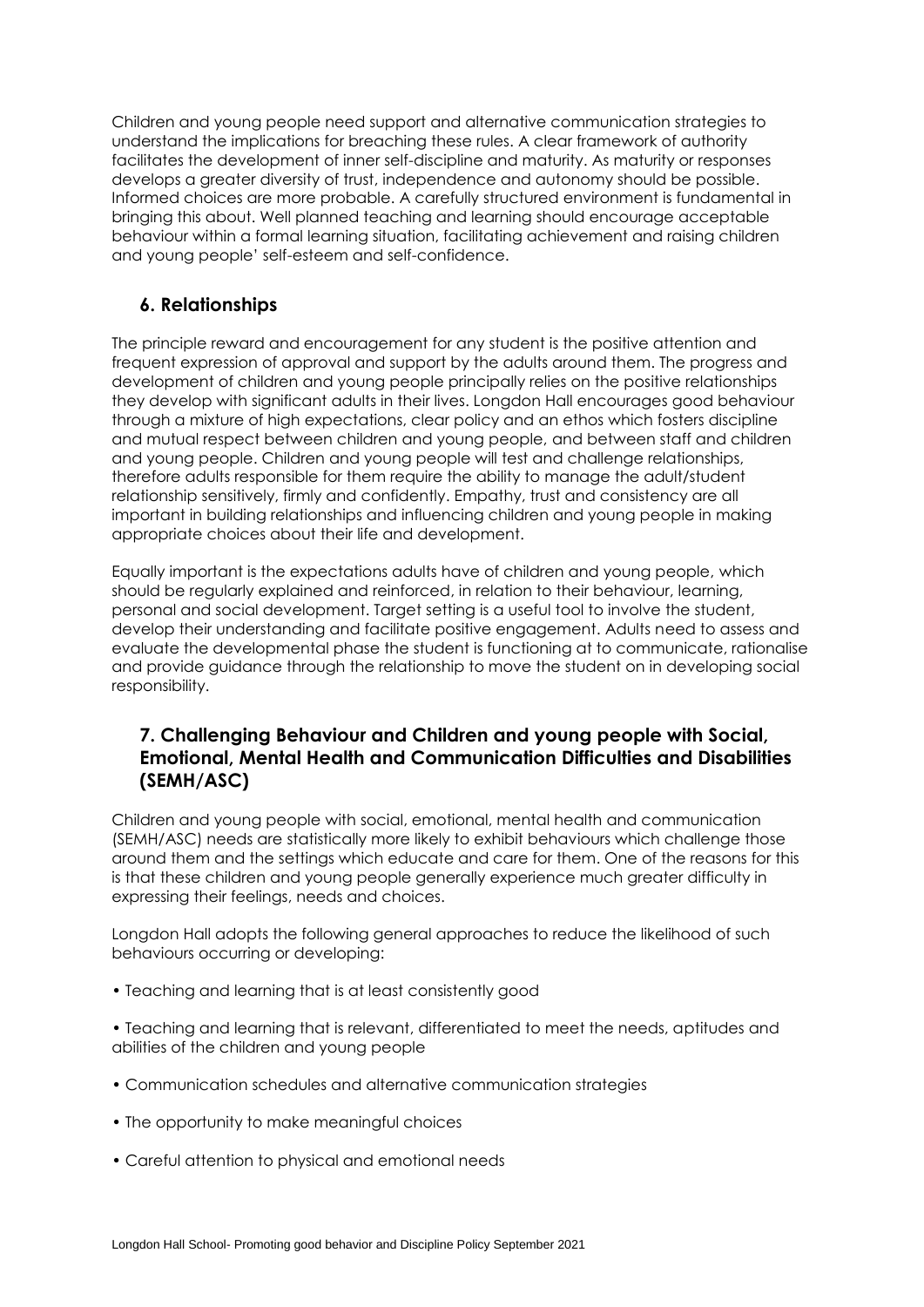• Experiences and activities which are appropriately stimulating

• Careful management of the environment, including the setting conditions and triggers for behaviours

- Warm and caring relationships with adults and their influence and impact
- Structure, predictability and consistency in daily routines
- Clear and explicit boundaries and rules within the learning environment
- Regular explanation of the rules and expectations
- Clear warnings to student that their behaviour is a cause of concern

• Rewards and sanctions consistently and fairly applied in line with the policy, and where relevant to the SEN of children and young people

Children and young people and staff are supported in managing and reducing challenging behaviour by the Health and Therapy Team. The work of the staff team is coordinated through the Senior Leadership Team and is subject to regular review and monitoring.

### <span id="page-7-0"></span>**8. Pastoral Support**

The School endeavors to provide support for student that enables them to achieve academically, socially and personally. Systems of support include the Form Tutor, Teaching Assistants, Teachers and members of the Health and Therapy team. Pastoral support can also take the shape of home/school agreements or specific Behavioural contracts, with a clear focus on improving particular aspects of a child's or young person's behaviour.

Home/school liaison is a key feature in promoting consistency of approaches, parental support and agreed actions. Where identified individual support is provided consistently by experienced Teaching Assistants.

Team around the student meetings will consider and incorporate all professional views from within the school, involve the student and their parents/carers and review all data and reports, before revising targets and actions. When the school considers' whether the behaviour under review gives cause to suspect that a student is suffering, or is likely to suffer, significant harm. Where this may be the case, the school staff should follow the schools' safeguarding policy. They should also consider whether continuing disruptive behaviour might be the result of unmet educational or other needs. At this point, the school will consider whether a multi-agency assessment is necessary.

# <span id="page-7-1"></span>**9. The Use of Restrictive Physical Intervention (RPI)**

It is the duty of staff to always promote the best interests of children. When facing behaviour that is potentially dangerous staff must act in a measured way, bearing in mind their duty to try to keep children, staff members and themselves safe. Longdon Hall School does not expect staff to put themselves at risk of significant harm. Staff must use their judgement at times, even children exhibiting quite high-level behaviour can respond well to low-level responses. It is most usually appropriate to start with lower-level responses such as positive ignoring, redirection, distraction and move to using higher level responses such as changing staff member, moving to a different location if the pupil is not responding and as a last resort or if there is immediate danger use physical intervention.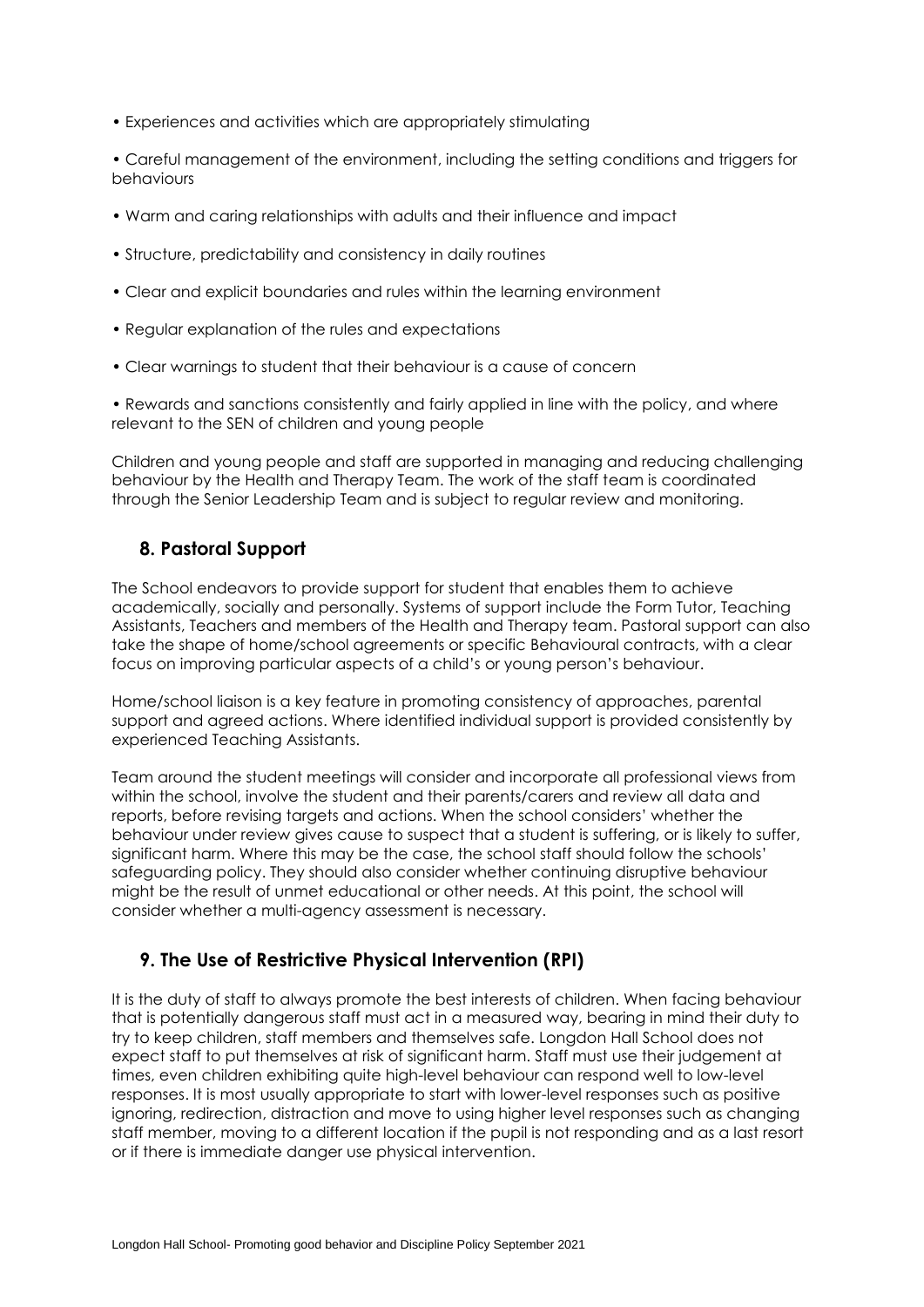Physical intervention is the positive application of force with the intention of overpowering the other person. This is only used as a last resort to support a child if it is required to protect the child from causing physical harm to themselves/others or to prevent the child causing significant damage with potential harm to self. The amount of force used is to always be reasonable in the circumstances. Staff have been trained to use MAPA (Management of Actual or Potential Aggression) approaches and work within the framework provided by MAPA. Several core physical intervention techniques are taught to all members of staff. The list of core techniques is reviewed annually to ensure the techniques that are being taught remain appropriate for the behaviours displayed. Extra training is provided in specific circumstances to allow staff to further meet the needs of individual students that may need extra support when keeping themselves safe. Other techniques are taught as needed to members of staff working with a pupil that presents behaviours. These techniques are listed as part of the pupil's Positive Support Plan, Pupil Handling Plan individual risk assessments

#### **Justifications to the use of Restrictive Physical Intervention**

As a general rule, nobody has the right to touch, move, hold or contain another person, however the staff at Longdon Hall School act within exceptional circumstances and operate within a higher duty of care due to the needs of each individual, therefore we set out to clearly define the justifications by which the staff are to use restrictive physical intervention in order to maintain appropriate practice.

The staff will work within the following parameters:

They should be clear about why the action they took was NECESSARY.

 They should be able to show that any actions taken were in the young person's BEST INTEREST and that actions were REASONABLE AND PROPORTIONATE. ACE ED 16 V4 Page 11 of 15 RPI can be used for several positive outcomes:

- To prevent injury to self or other children.
- To prevent injury to staff members or any other person;
- To prevent serious damage to property or to prevent a criminal offence from occurring

The above justifications are applied both in care and education settings, however in education intervention can also be applied in the following instance:

 Any behavior prejudicial to the maintenance of good order and discipline within the school or among any of its pupils.

It is important to note that behavioural strategies such as 'withdrawal', 'seclusion' and 'time out' can be viewed as forms of physical intervention. These are defined as followed;

 Withdrawal - involves removing a child or young person from a situation which causes anxiety or distress to a location where they can be continuously supported until they are ready to resume their activities

 Time out - involves restricting access to reinforcement as part of a planned behavioural programme, in consultation with the organisations psychology service

 Seclusion - involves a child or young person being forced to spend time alone against their will. Longdon Hall School does not make use of seclusion as a planned response to behaviour management at any time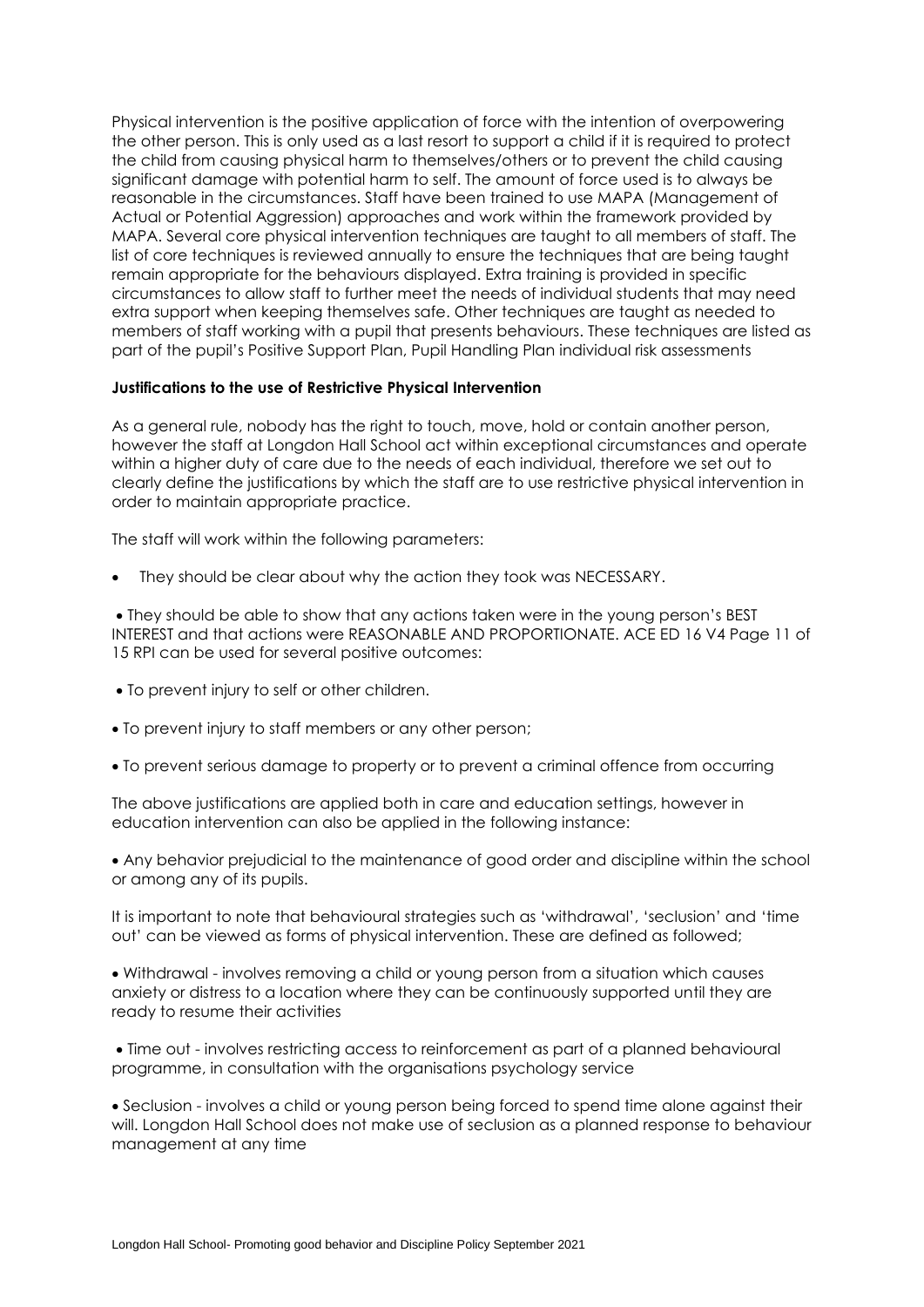It is an expectation that all staff will employ the following assessment of risk when making the decision to physically intervene:

1 – Assess: Identify hazards and people likely to come into contact with them

2 – Reduce: Control the environment, issue clear guidance, provide training with a gradual and graded approach and change working practices to reduce exposure

3 – Communicate: Positive Support Plan

### **9.1 Safe space**

As part of other de-escalation strategies, we have a number of breakout/safe space/sensory rooms in school in order to support young people in regulating their anxiety, emotions and feelings. Additionally, we have our wellbeing hub and therapeutic ground, where pupils can access a breakout space with the support of the pastoral team. These are spaces specifically designed in order to create an environment where young people can go to in a time of heightened anxiety or distress.

The emphasis of these rooms or spaces is to provide a safe place with low distraction/low stimulus in order to aid the recovery process. When a young person is using a chill out room or space they are always monitored and supported by a member of the staffing team. If a young person wishes to have time alone in order to help them recover or self-reflect the staff will keep a discreet distance so that supervision can be maintained at all times. The young people are never left completely alone at times of anxiety.

# **9.2. Positive Support Plans**

At Longdon Hall School, we acknowledge that children and young people may display a variety of challenging behaviours including physical aggression or self-injurious behaviour, however we aim to be as proactive as we can in managing this and attempt to anticipate these possibilities and take action to reduce the likelihood that they will occur.

Behaviour management planning for each young person ACE ED 16 V4 Page 12 of 15 at The Longdon Hall School is an integral part of our personalised approach and we encourage multidisciplinary working in order to achieve the best outcomes for all children and young people. Input is provided from care and education, as well as our Therapy Team comprising our Occupational therapist, Psychotherapist and Speech and Language therapist. Plans outline behaviours which may be exhibited by young people, triggers/settings for behaviours, de-escalation strategies and planned responses, RPI techniques most effective/appropriate to the individual as well as specific techniques which would not be appropriate to use (whether this may be due to historical disclosure or a medical condition).

Longdon Hall School ensures, where possible, that children and young people are actively involved in the process of creating an individualised plan which encourages opportunity for them to own their behaviour and to develop their own strategies to improve behaviour.

Longdon Hall School has a protocol for the reporting of incidents of any physical intervention that all staff are involved in. The school incident reporting system allows senior managers to monitor and evaluate incidents regularly with a consistent approach. All of the staff are supported in incident recording and reporting throughout day-to-day practice and also via training provided by MAPA Certified Instructors. Through consistently monitoring the use of RPI we can inform practice throughout the organisation and use information to assist in planning for change and achieving the desired outcome of reduced levels of physical intervention. The process of monitoring involves capturing key data electronically which can be in assessed to form patterns and trends to inform evaluations. This in turn can form a basis for rationalising Positive Support Plans.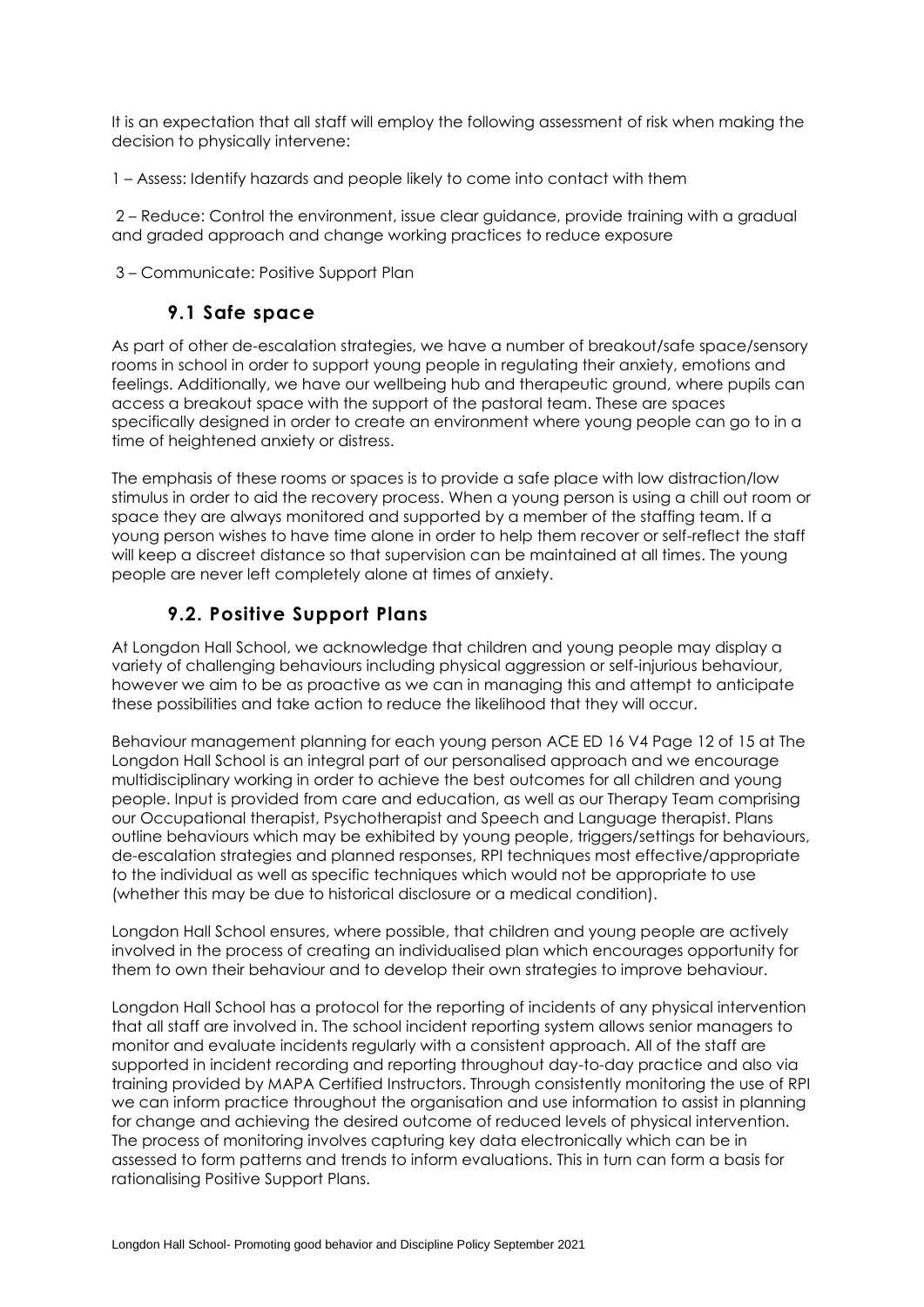# **9.3 Post incident support (staff/student)**

Any challenging behaviour that may occur within Longdon Hall School can often be a result of a breakdown in communication. All staff involved in supporting the children on a day to day basis should always aim to understand what function the behaviour serves and support and encourage the individual to learn more socially acceptable ways of expressing their need for help and support.

Staff and young people are offered the opportunity to discuss and review instances of RPI through a de-brief process, designed to restore relationships, rapport and routines. The organisation encourages all involved to participate in this process as we value the support this exchange can offer both the staff and the young people.

The pupil de-brief will be a restorative conversation and will follow restorative themes. This will encourage the acceptance of responsibility, empathy for others and problem solving. Staff may use the PIL (Post Incident Learning) App with pupils to enable them to reflect on the any incidents and their behaviour choices. This is to support pupils that may not want to engage in a spoken conversation post incident.

Ultimately, de-brief offers the opportunity for reparation and reflection helping to inform future decision making and planning. Any discussions will be recorded on the SLEUTH report as appropriate and, if required, will be followed up by a senior member of staff. Onsite support is aided by staff trained in counselling skills that can have further input should young people/staff feel they need further assistance.

# **9.4 Complaints**

Following an RPI incident or any positive behavior management strategy, all young people have the opportunity to make a complaint should they wish to do so. This can either be raised during a de-brief session or after the incident with a member of staff that the young person feels comfortable with.

Longdon Hall School has a complaints policy that young people are informed of when they first arrive, and can be directed to in order to aid them with staff support to explore their feelings. All young people ACE ED 16 V4 Page 13 of 15 will be supported to make a complaint via the appropriate procedure and all efforts will be made to resolve any arising issues

# <span id="page-10-0"></span>**10. Rewards and Sanctions Statement**

Rewards and Sanctions form part of the School's Behaviour Policy practices and procedures. Rewards should reinforce positive behaviour or recognise a good achievement across all learning environments. Sanctions should be consistently applied and explained to deter unacceptable behaviour. Giving rewards is one way of giving feedback on how well children and young people are doing. We all like rewards! Letting children and young people know they are doing well should happen a lot and rewards are part of this.

Below are examples of rewards that may be offered at Longdon Hall School:

- Praise
- Credit system
- House Team competitions
- Uniform Bonus credits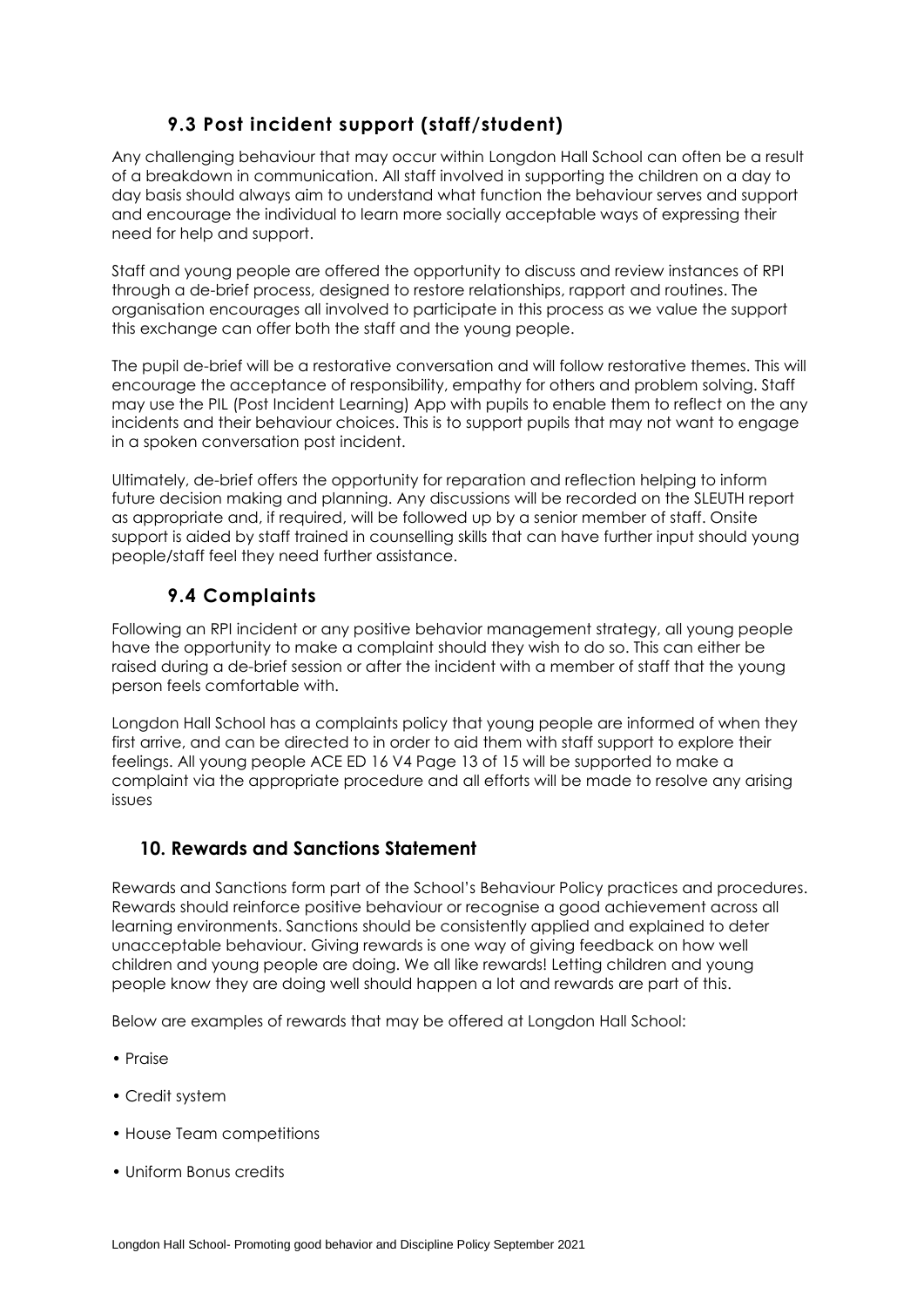- Weekly celebration of success
- Trips
- Extra responsibilities
- Positive time with individual staff
- Supporting other children and young people
- Raffle Ticket system
- End of term trips
- Class certificate rewards for reaching 50 certificates.
- Positive letters/postcards home
- Positive feedback on young person's work

### <span id="page-11-0"></span>**11. Reflections**

Sometimes things don't go well and people do things they shouldn't. It needs to be very clear what will happen if this occurs and all the adults have a consistent approach, so if these things happen there will be reflections. Reflections need to be carefully monitored to determine their effectiveness.

The age, needs, capacity and abilities of the young person should be considered when applying reflections. Staff must act reasonably, fairly, consistently and proportionately when administering a reflection. Staff should also evaluate the risks or special circumstances when administering a reflection.

The following reflections can be applied by all teaching staff within the school:

- Verbal reprimand/correction
- Apology/reparation
- Daily monitoring of behaviour
- Catch-up with missed or incomplete work
- Loss of privileges
- Reflection time with key members of staff

For more serious reflections, an accurate record should be kept in the reflections log. The staff are required to consult with a member of the senior leadership team before recommending and administering reflections.

For example;

• After school detention extending longer than 15 minutes past the end of school time (during detention young people have the right to use the toilet and access to food and water)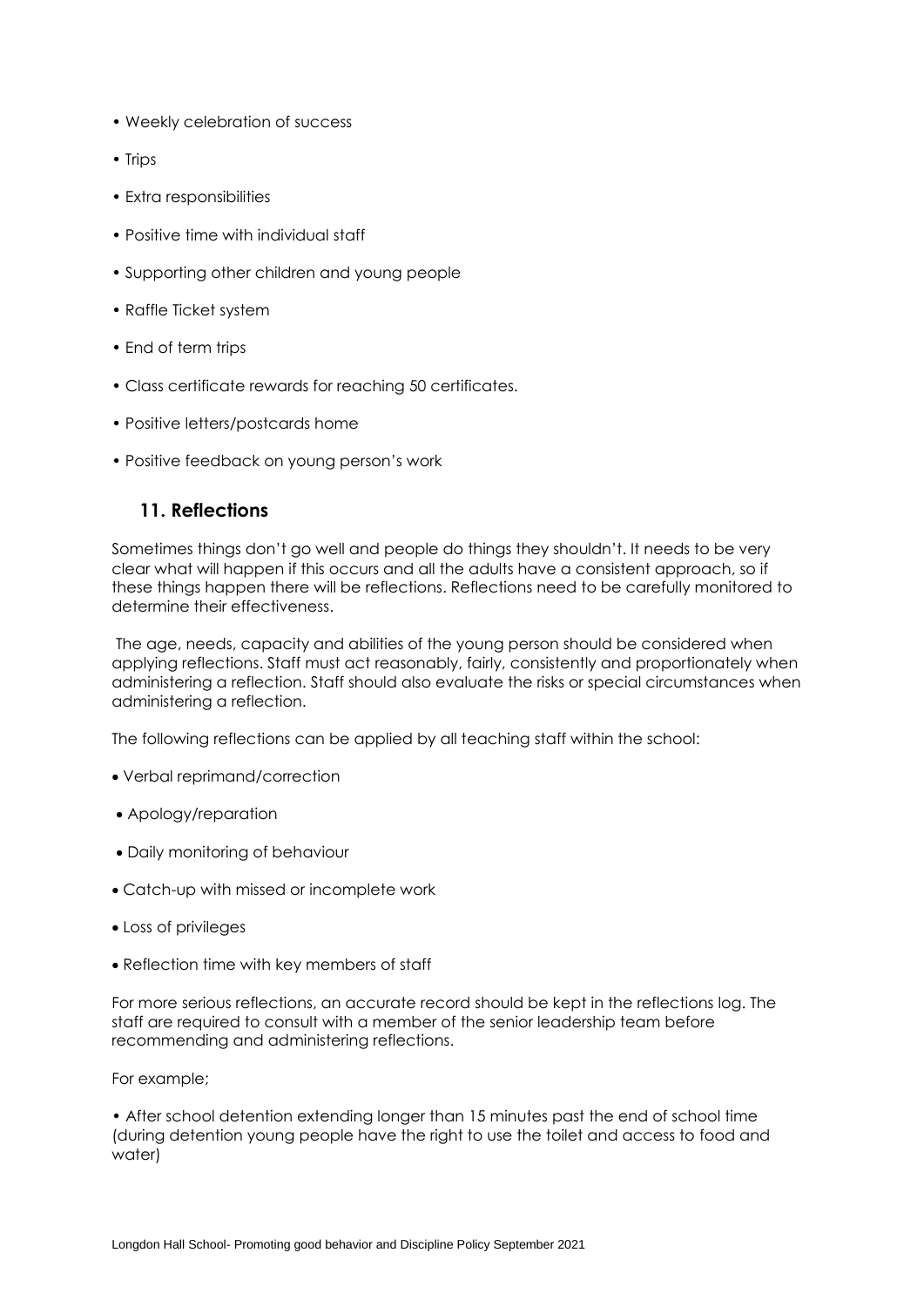- Fines relating to damage
- In school exclusion
- In more extreme circumstances the school may use temporary or permanent exclusions
	- First letter home to parent and carers voicing Behavioural concerns of individuals, asking parents and careers to address the situation through mediation.
	- Second letter home to parent and carer's if behavior of their child/young person in their care has not improved over a period. The second letter will be to inform parents and carers that they will be invited into the school for a further discussion surrounding the concerns of the individuals behaviour.

### <span id="page-12-0"></span>**12. Expected Standards of Student Behaviour;**

Longdon Hall will provide clear behaviour guidelines to children and young people and parents, with regards the Schools expectations. The school sets high standards of behaviour from children and young people both in and out of school, the following is the code of conduct for children and young people.

• Children and young people are expected to be polite, respectful and use appropriate language at all times with staff, other children and young people and visitors

• Children and young people are expected to cooperate and comply with staff requests, guidance and instructions

• Children and young people are expected to engage positively in all lessons, completing set work and requesting support appropriately

• Children and young people are expected to achieve their potential and apply themselves across all aspects of the curriculum

• Children and young people are expected to cooperate and comply with Health and Safety requirements e.g. the wearing of protective clothing in Science, DT and Vocational Education lessons

• Children and young people are expected to cooperate and comply with the School dress code

• Children and young people are expected to cooperate and comply with the school's policies and procedures on mobile phones, smoking, the use of the internet, weapons and drugs

• Children and young people are expected to uphold the good reputation of the school

• Children and young people are expected to behave appropriately and engage with staff and the active positively during unstructured times of the day, after school clubs, educational visits and in the local community.

• Children and young people are expected to refrain from any acts of intimidation, threats or acts of aggression towards other children and young people, visitors, members of the public and staff.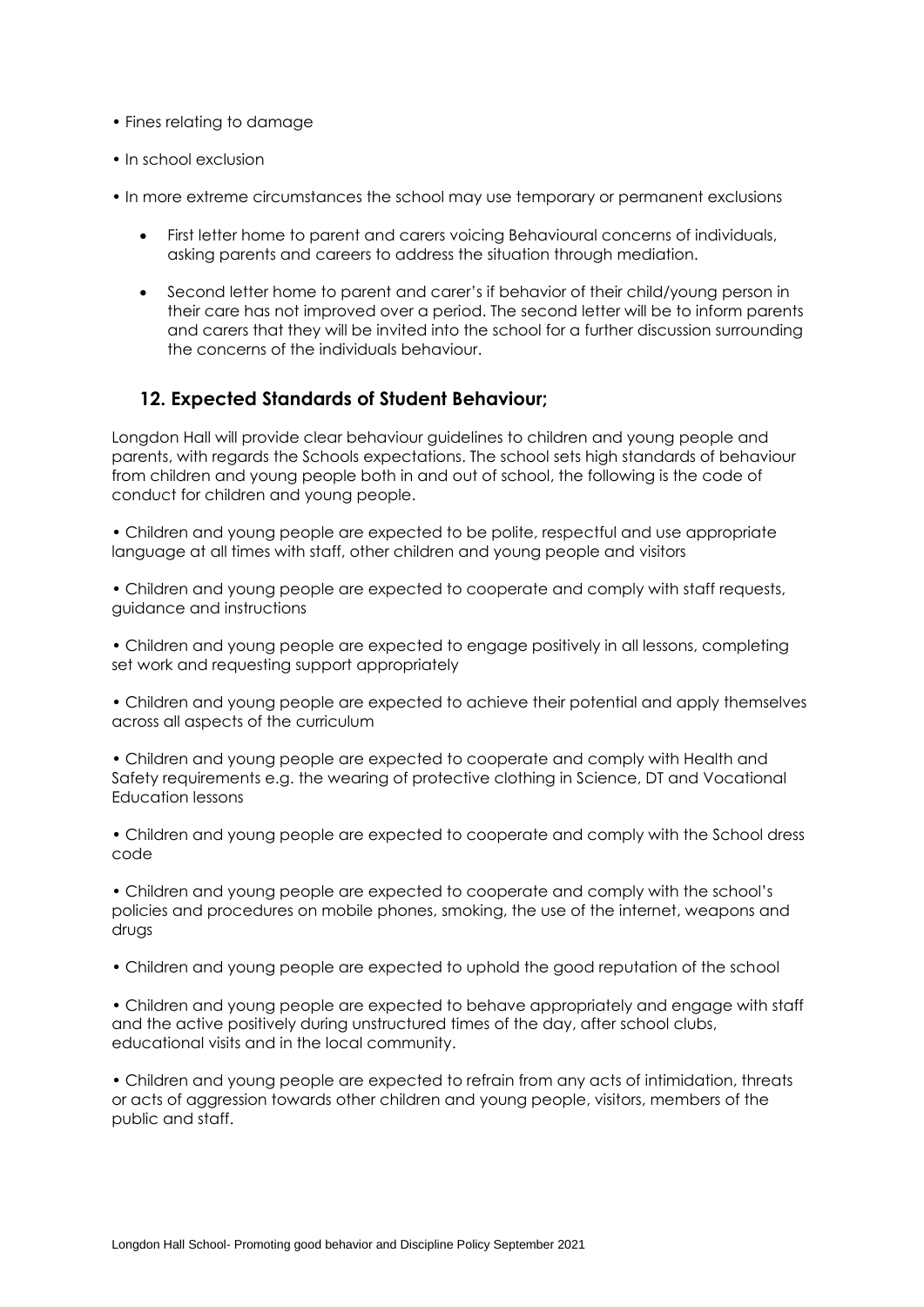• Children and young people are expected to cooperate and comply with the Equality and Diversity Act 2010, which stipulates that all members of the school community respect SEN, religious faith and beliefs, race/ethnicity, sexual orientation, gender and immigration status.

### <span id="page-13-0"></span>**13. 20th March 2020 Update - Covid-19 and behaviour protocol**

Due to COVID -19, we as a school have a duty of care to all pupils and staff to create and maintain a safe working environment.

We have risked assessed our setting with appropriate control measures to meet the needs of each pupil upon return. We understand that the current uncertainties may be causing some anxiety, and this may affect our pupils. However, as a school we cannot tolerate any of the following behaviours, due to the heightened risk of the spread of the virus.

- Biting
- **Spiting**
- **Scratching**
- **Licking**
- Absconding the school grounds.
- Persisting not to comply with Covid 19 measures

# <span id="page-13-1"></span>**14. Online bullying (cyberbullying)**

#### **Online bullying is often referred to as cyberbullying, meaning bullying via electronic means.**

This could be via a smart phone, computer, laptop, tablet, or online gaming platforms.

It can take place on a range of online or mobile services, such as text, email, social networking sites, video-hosting sites, messenger, photo sharing services, chat, webcams, visual learning environments and online games.

The next section looks at important information that every parent should know to prevent and respond appropriately to online bullying incidents.

#### *(Anti Bullying Association)*

The rapid development of, and widespread access to, technology has provided a new medium for 'virtual' bullying, which can occur in or outside school. Cyber-bullying is a different form of bullying and can happen at all times of the day, with a potentially bigger audience, and more accessories as people forward on content at a click.

The Education Act 2011 amended the power in the Education Act 1996 to provide that when an electronic device, such as a mobile phone, has been seized by a member of staff who has been formally authorised by the head of school, that staff member can examine data or files, and delete these, where there is good reason to do so. This power applies to all schools and there is no need to have parental consent to search through a young person's mobile phone.

If an electronic device that is prohibited by the school rules has been seized and the member of staff has reasonable ground to suspect that it contains evidence in relation to an offence, they must give the device to the police as soon as it is reasonably practicable.